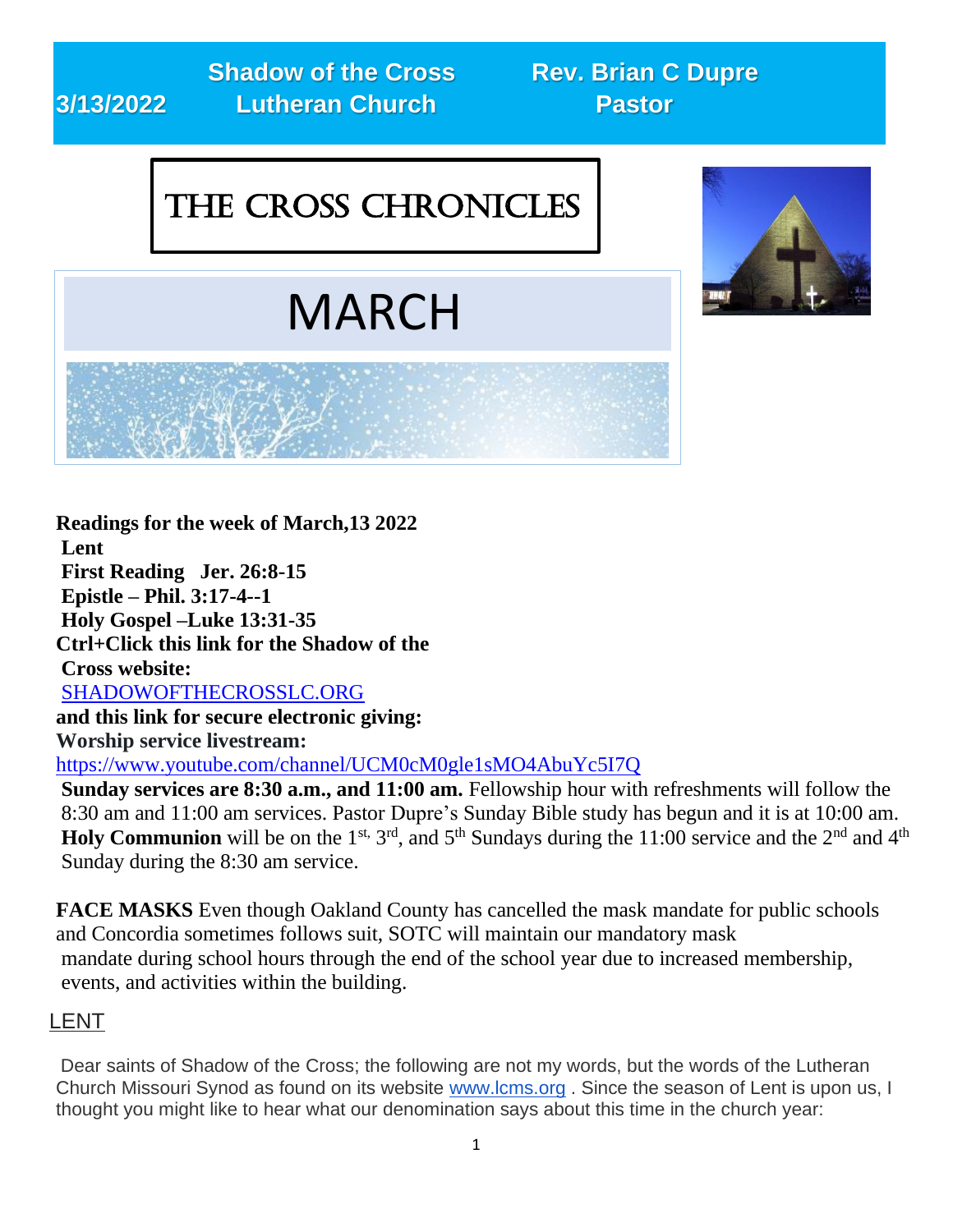*The name "Lent" probably comes from the Old English word "lencten." It refers to spring when the days lengthen. Early Christians remembered with special devotions the 40 hours our Savior lay in the tomb. The period of commemoration was later lengthened to two weeks called Passiontide. Still later, it was expanded to the 40 non-Sundays before Easter. Sundays were never fast days, but "little Easters," so the season is actually 46 days long. The 40 days likely correspond to Jesus' 40 days of fasting recorded in Matthew's account of His temptation. It is a season for self-examination,*  repentance and growth in faith and grace. Lent is also a time of self-sacrifice. "Giving up" something *for Lent then becomes an opportunity for work-righteous sacrifice instead of genuine fasting. From the perspective of LCMS, "giving something up for Lent" is entirely a matter of Christian freedom. Scriptures themselves do not require this. However, if, Christians wants to give something up for Lent as a way of remembering and personalizing the great sacrifice that Christ made on the cross for our sins, then they are certainly free to do so.*

*During Lent, the Church's worship assumes a more penitential character. The color for the season is purple, a color often associated with penitence. The "Hymn of Praise" is omitted from the liturgy. The word "Alleluia" is usually omitted as well. By not using the alleluia--a joyful expression meaning "Praise the Lord"--until Easter, the Lenten season is clearly set apart as a distinct time from the rest of the year. Additionally, it forms a powerful contrast with the festive celebration of Jesus' resurrection when our alleluias ring loud and clear. But the penitential character of Lent is not its sole purpose. In the ancient Church, the weeks leading up to Easter were a time of intensive preparation of the candidates who were to be baptized at the Easter vigil on Holy Saturday. This time in the Church's calendar was seen as an especially appropriate time for Baptism because of the relationship between Christ's death and resurrection and our own in Holy Baptism (see Romans 6:1-11). This focus would suggest that the season of Lent serves not only as a time to meditate on the suffering that Christ endured on our behalf but also as an opportunity to reflect upon our own Baptism and what it means to live as a child of God.*

*Lent is here to remind us that the Fall of humanity opened a door through which this dreadful power entered and captured us, but the cross of Christ opened another door of grace and forgiveness that*  has set us free. Billions of people in our world are trapped in the first, but are unfortunately ignorant of *the second.*

WE PRAY: Dear Lord if billions in this world are ignorant that the cross of Christ opened the door to Your grace and forgiveness and has set us free from the dreadful power of sin, Satan, death and hell, then we have neglected Your great commission. Forgive us and renew us during this Lenten season so that we may sacrifice our time, treasure and talents for the expansion of Your kingdom on earth. Lead us to "Give up" our selfishness in favor of selflessness for the sake of those who do not know You, that they may taste and see the goodness of God in the salt and light of Your people. In Jesus' name we pray. Amen. God bless you all! –Pastor Dupre

The peace of the Lord be with you -Rev. Brian Dupre, Pastor, SOTC

Aaron Clark has created a SOTC YouTube channel and will be streaming the service. Please direct all questions to the church office 248 474-0675, Mon – Friday, 9:45 am – 2:00 pm. Thank you. Tuesday Bible Study is at 11:30 am. You can also join us via Zoom, contact the office for the information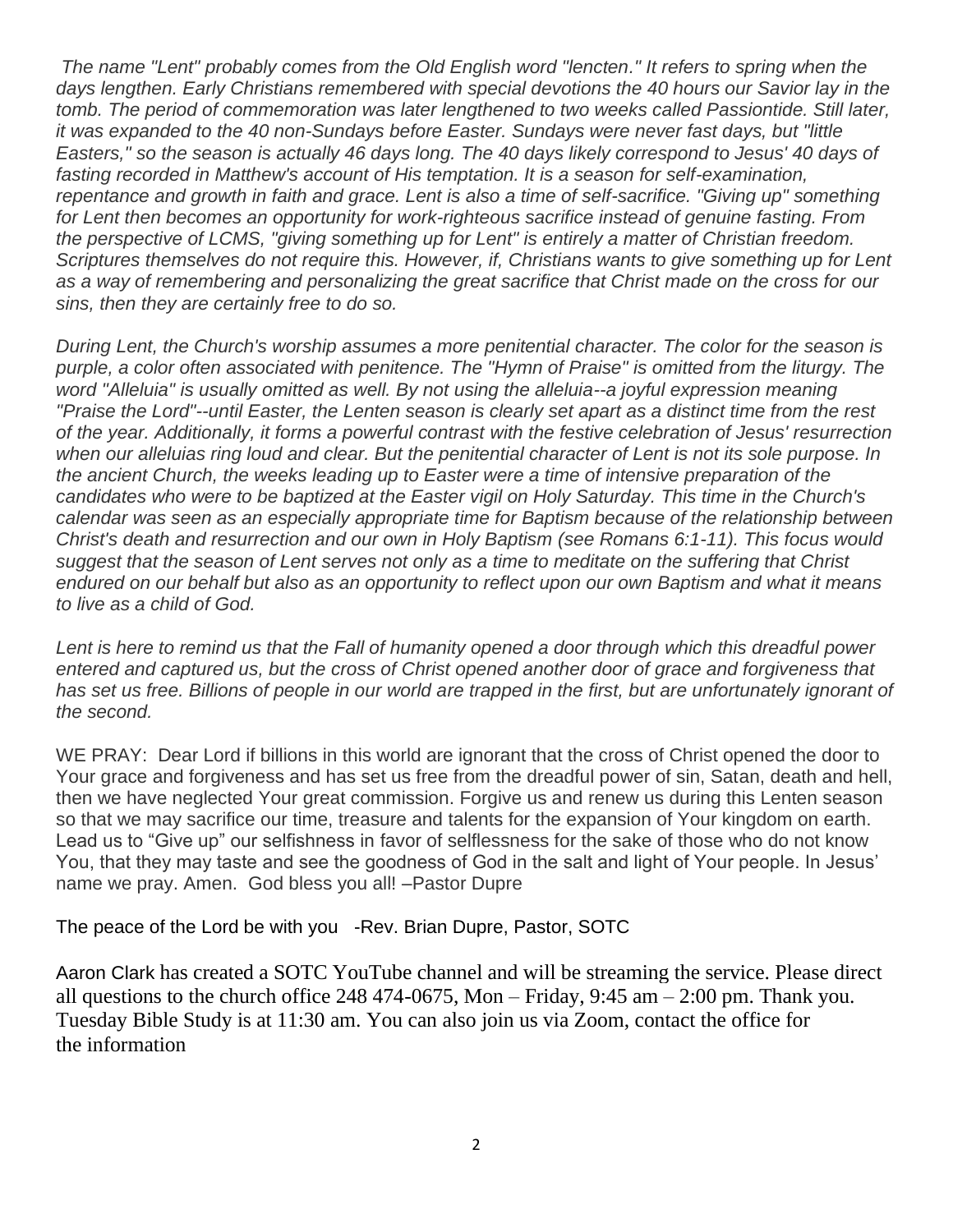#### **SOTC Zoom Account**

Any chairperson needing to use the Zoom account for their ministry, please contact the Church office. There is a sign-up sheet in the office to reserve your date and time.



 Sunday school is back and we are meeting in person on Sundays at 10:00 a.m. Our adult Sunday school will continue on Saturdays at 10:00 a.m. on Zoom and we hope to see you there. If you have any questions regarding our Sunday school please feel free to call any of the Sunday school staff, Dawn Kivimaki, Lori Smith, Lainia Burk, Shirley Bowden, Myita Davis, Roderick McClure, Barbara Profit or the church office 248-474-0675. The Zoom link will remain the same until further notice.

<https://us02web.zoom.us/j/6176422508?pwd=Rzdpd09PU05CWXZCU1NROEl4bll5dz09> **Meeting ID:** 617 642 2508, **Passcode:** 648947



**JUICY OVEN ROASTED CHICKEN BREAST WITH ALLSPICE** 

#### **INGREDIENTS**

- **3-4 Chicken Breasts**
- **1 teaspoon cumin**
- **1 teaspoon coriander**
- **1 tablespoon brown sugar**
- **1 ½ teaspoons all spice powder (you can purchase this at any grocery stores, very inexpensive)**
- **1 teaspoon coarse salt**
- **1 teaspoon smoked paprika powder**
- **½ teaspoon black pepper**
- **2 tablespoons olive oil**
- **2 shallots, mince and mash to a paste**
- **2-3 cloves garlic, mince and mash to a paste**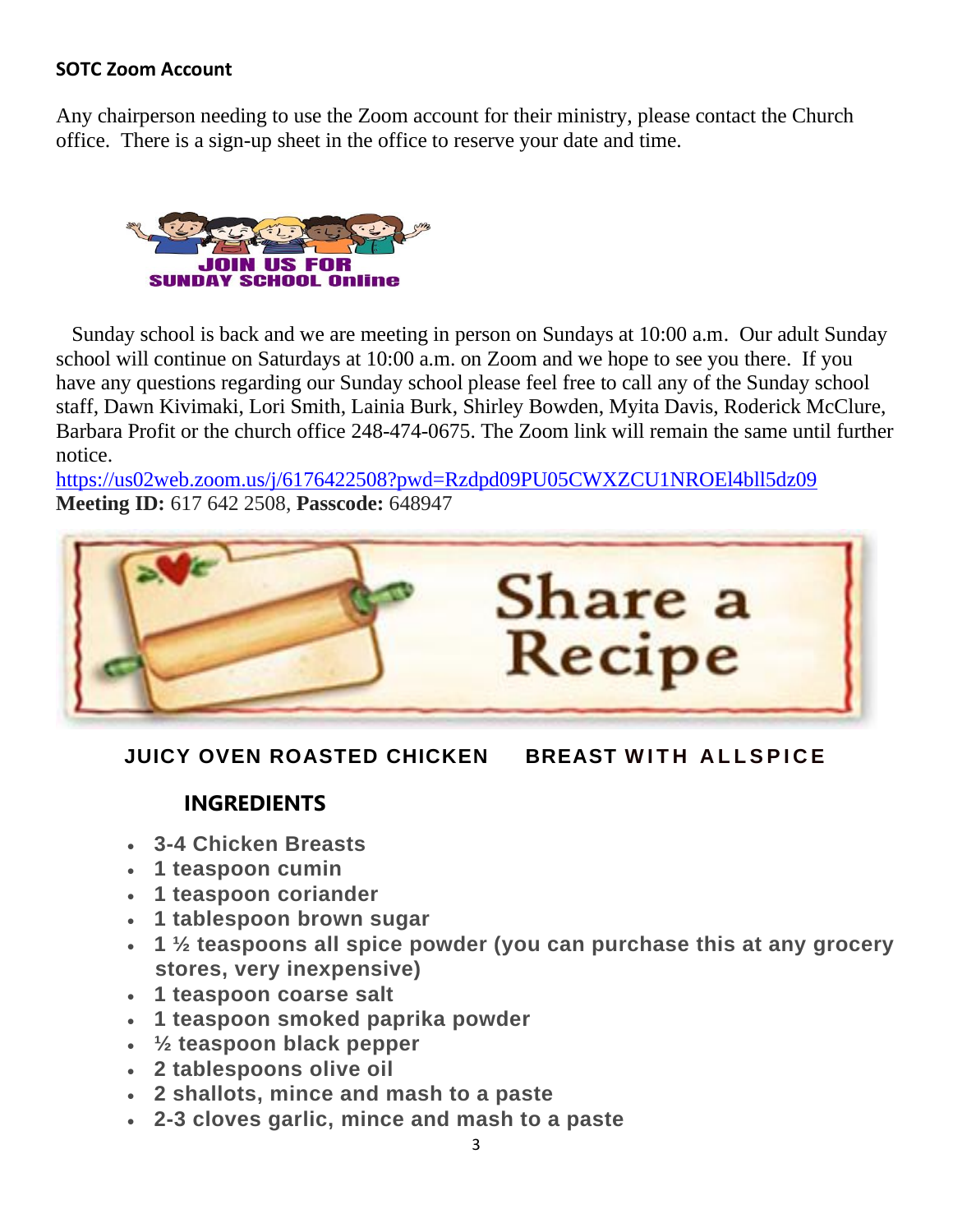#### **Instructions**

 **In a mixing bowl: combine all dried ingredients, garlic,** shallots **and olive oil. Rub the chicken with the mixture, transfer to the fridge and let it marinate for 15 minutes.**

**Place the chicken skin sides up and pour in the remaining marinade juice , in a foil-lined large shallow baking pan, oven proof skillet, a cast iron skillet or similar alternative Roast the chicken at 450F for about 20 minutes or until an instant-read thermometer inserted into the center reads at least 165F.**

#### **HOLY HUMOR**

**Question: Who was the fastest runner in the race? Answer: Adam he was first in the human race,**

**Question: Why did Noah have the punish and discipline the chickens on the Ark? Answer: They were using Fowl Language**

**Question: What did the paster say to a man with Twitter addiction? Answer: Sorry, I don't Follow you**

**Question: What is the best way to get To Paradise? Answer: Turn right and go straight.**

**Question: Where is a square dance class mentioned in the Bible? Answer: In Jonah 4:11 that says, "There are more than a hundred and twenty thousand people who cannot tell their right hand from their left."**

#### **Bible Trivia Questions**

**Question: How many books are in the New Testament? Answer: 27**

**Question: What type of insect did John the Baptist eat in the desert? Answer: Locusts**

**Question: Paul was shipwrecked on what island? Answer: Malta**

**Question: What was Matthew? Answer: Tax collector**

**Question: What tribe is Paul from? Answer: Benjamin**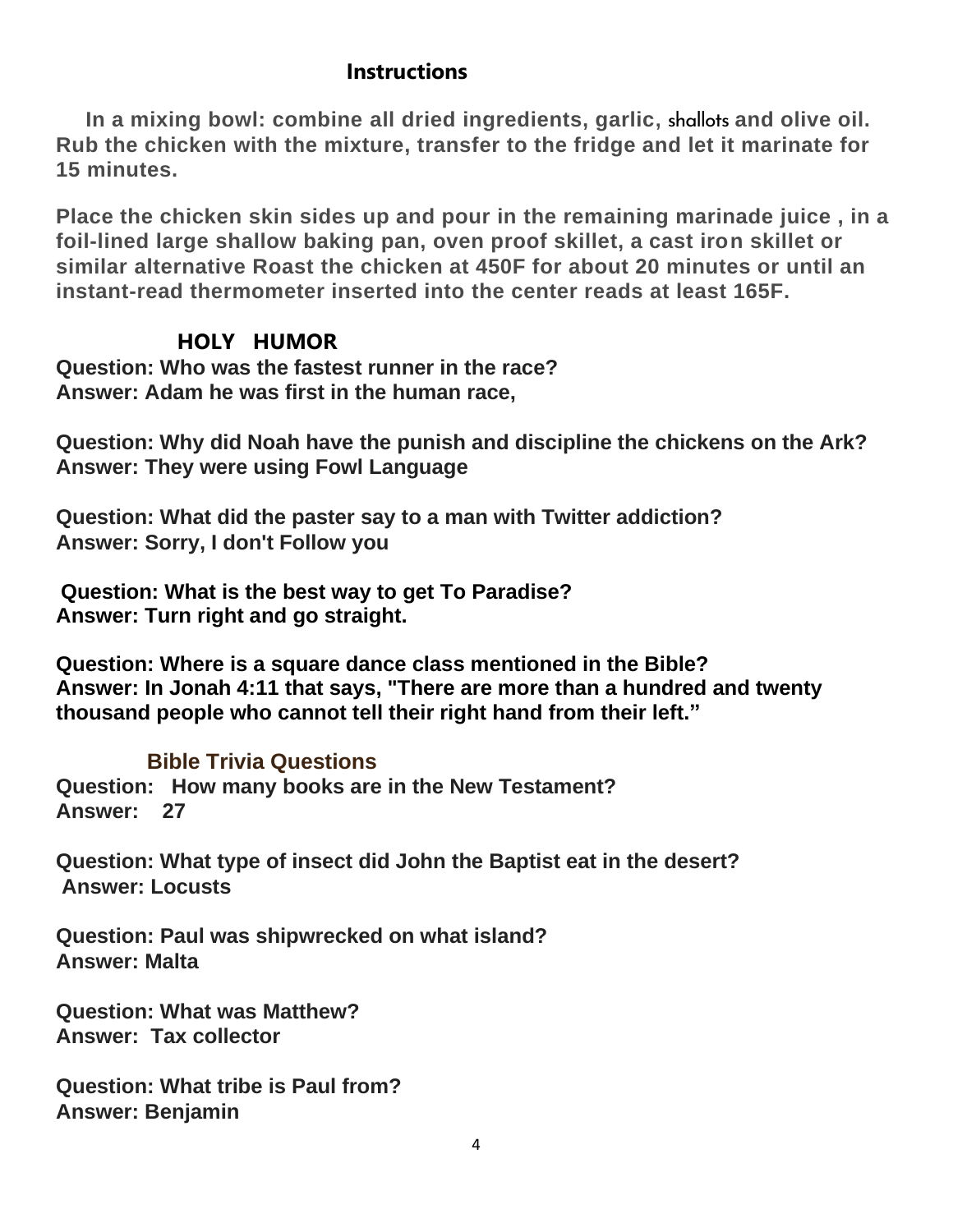**The Miracle of Friendship**

**A Miracle called friendship Dwells within the heart you don't know how it happens or when it gets it's start But the happiness it brings you**, **Always gives a special lift Then you realize that friendship is one of God's most precious gifts!**

**Publisher's note:** If you have information, prayer request, something you would like to share with your church family, a poem, a song, a

scripture, a picture of something that puts a smile on your face, please send it to Veronica's email

[sotclutheran.officemanager@gmail.com](mailto:sotclutheran.officemanager@gmail.com) or Dawn's email [sotclutheran.secretary@gmail.com](mailto:sotclutheran.secretary@gmail.com) Information for the Newsletter, please submit by the  $20<sup>th</sup>$  of each month for the following month's publication. Thank you and Blessings!

#### **CONGRATULATION**

#### **This year's SOTC Women of the Year is Heather Rooker. She will be honored at the 58th annual CLW Luncheon**,

**March 15, 2022,** at the Macomb Sports & Expo Center.

**Red Letter Bible Study starts March 6, 2022 in the gym at 10:00 am**

**Michael Faith will also be meeting on Thursday at 7:00 pm on Zoom** Meeting ID: 848 2337 8288 Passcode: 333179

#### **During Lent Season starting this Wednesday we will have dinner 5:00 pm to 6:00 pm so there will be time to cleanup before service start at 6:30 pm**

March 9: Women's League March 16: Choir March 23: Parish Board of Education March 30: Trustees April 6: Unity Group Donations of desserts are welcome at any Wednesday service.

#### **SOTC International Friendship Center 2022 social events for ladies!**

### **March Theme Social Event: Origami Workshop - Kyoko and Takako**

Paper for making origami sculpture will be supplied. Monday, March 21 9AM ESL Bible Study 10AM Social Activity **\*No ESL program until after Easter\***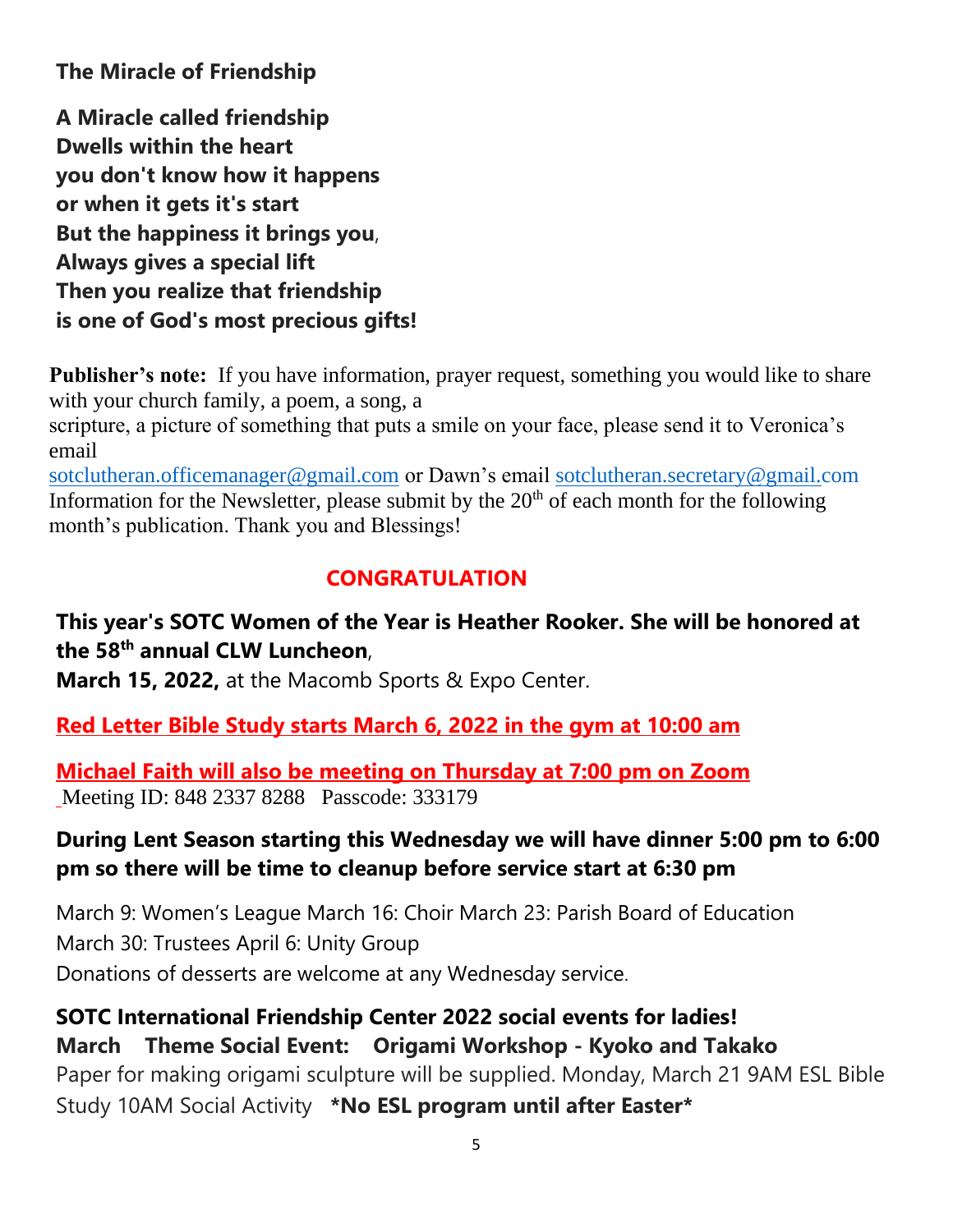**Roof Repair/AC Pledge Drive** Our \$50,000.00 Actual Funds Received (as of 3/1/2022) \$32,260.00 **Offerings are still welcomed for the roof/ac donations.**



#### **MARCH 2022 HAPPY BIRTHDAY**

| Date  | <b>Name</b>            | Date  | Name                     |
|-------|------------------------|-------|--------------------------|
| 03/01 | <b>Veronica Green</b>  | 03/16 | Amy Adams                |
| 03/01 | Cheryl Johnson         | 03/19 | <b>Bill Ward</b>         |
| 03/01 | Lois Williams          | 03/21 | Jessica Burhop           |
| 03/02 | Max Heise              | 03/21 | <b>Robin Ward</b>        |
| 03/03 | <b>Charles McCants</b> | 03/22 | Lois Biermann            |
| 03/03 | <b>Tom Smith</b>       | 03/22 | Aidan Ruelle             |
| 03/05 | Wanda Corey            | 03/23 | Janette Frank            |
| 03/06 | Dee Sexton             | 03/25 | <b>Shirley McCreadie</b> |
| 03/06 | Katherine Wemyss       | 03/25 | <b>Justine Smith</b>     |
| 03/11 | Logan Chisolm          | 03/26 | <b>Sharon Martin</b>     |
| 03/11 | Lola Sample            | 03/27 | John Bremer              |
| 03/12 | Sloane Wrase           | 03/27 | <b>Kristen Wrase</b>     |
| 03/13 | <b>Mariel Gagon</b>    | 03/30 | John Rousseau            |
| 03/14 | <b>Myles Harris</b>    |       |                          |
|       |                        |       |                          |
|       |                        |       |                          |
|       |                        |       |                          |
|       |                        |       |                          |
|       |                        |       |                          |
|       |                        |       |                          |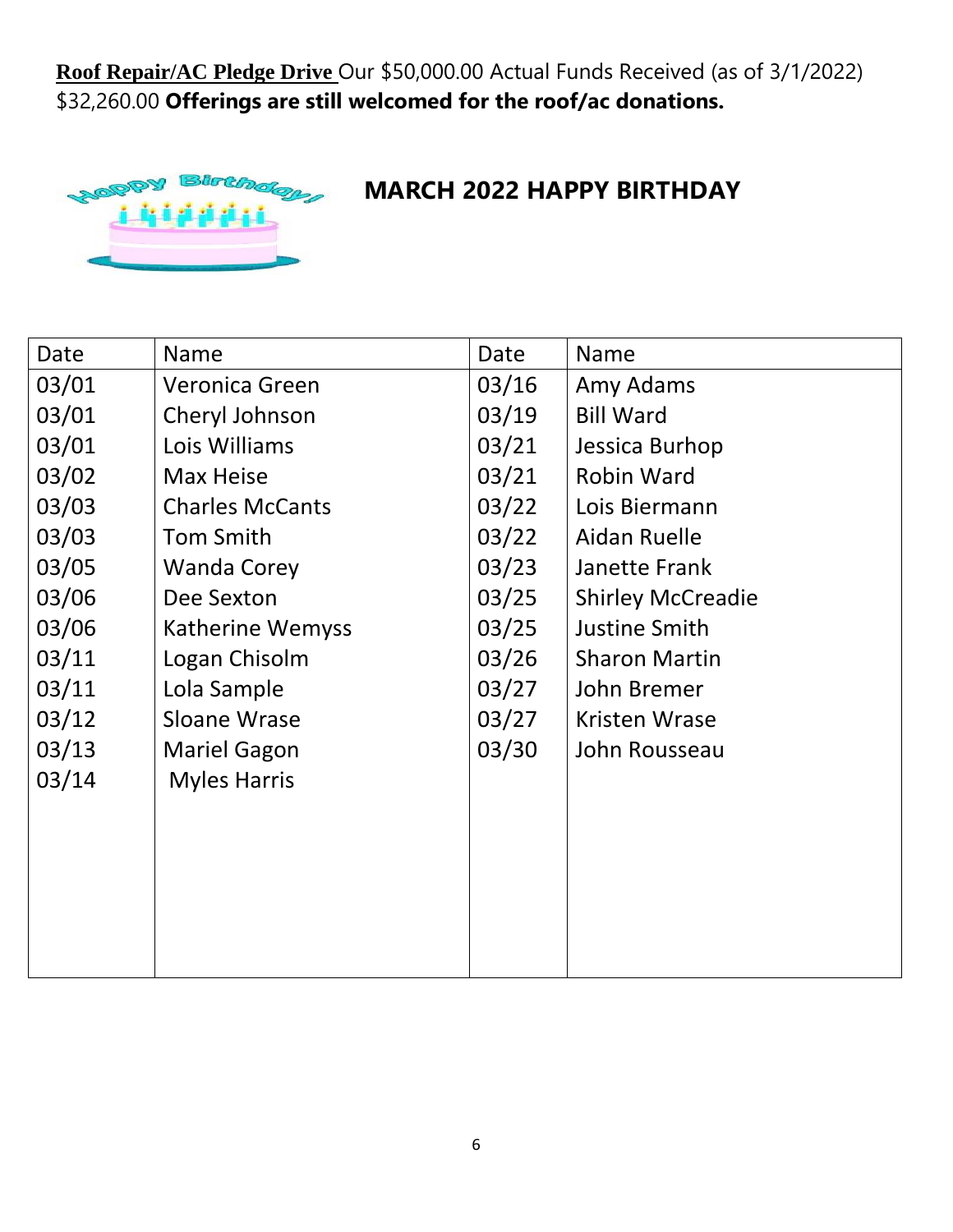

03/04 Herschel and Angelen Hembree 03/22 Dan and Claudia Hickling<br>03/14 Robert and Mary Keller 03/27 Tom and Melodie 03/14 Robert and Mary Keller

Burmeister

## **March 2022**

Calendar**pedia**<br>Your source for calendars

| <b>Sunday</b> | <b>Monday</b> | Tuesday | Wednesday | <b>Thursday</b> | <b>Friday</b> | Saturday |
|---------------|---------------|---------|-----------|-----------------|---------------|----------|
|               |               |         |           |                 |               |          |
| $\leftarrow$  | 28            |         |           |                 |               |          |